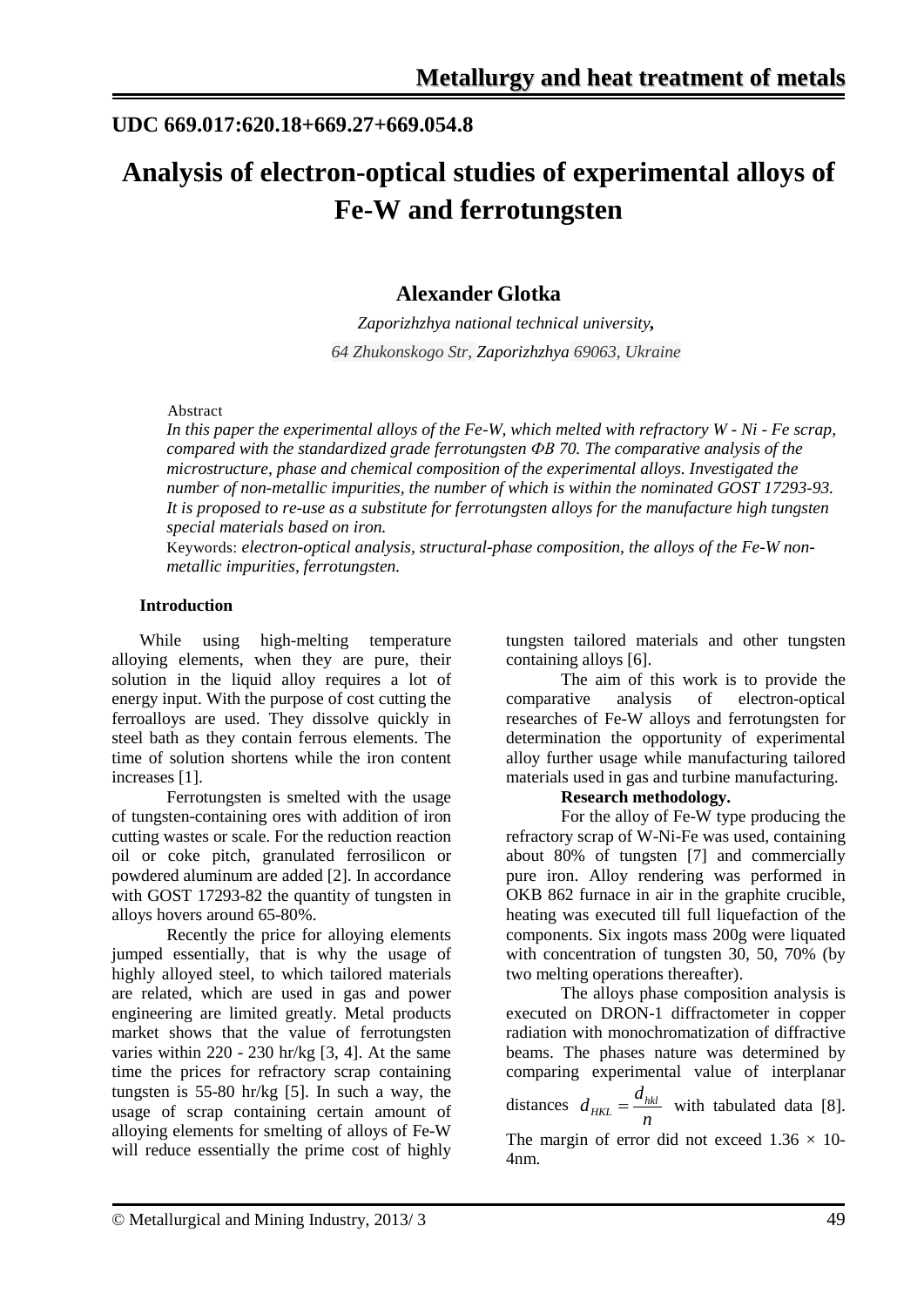Chemical composition and microstructure of samples were studied with the help of JSM 6360 electron-scan microscope (produced by JEOL, Japanese) and 106I electronscan microscope (produced by SELMI, Ukraine), which are fitted with X-ray spectral energydispersive microanalysis (EDX) under accelerative stress 20 kV and sonde current strength 4 nA in secondary electrons. The quantity of each element was determined by comparison of sample radiation rate with the intensity of basic standard element which are supplied with software. The study was carried out using mechanically polished samples with the following chemical milling (using agent "Marbl" within 5-10 seconds).

#### **Results of analysis and its discussion.**

While smelting of alloys of Fe-W a change in ingot mass compared with charging mass was fixed. The difference fluctuated within 1% (for the alloy with 30% of W) and 6.7% (for the alloy with 70% of W).

Samples for microstructure analysis were cut out parallel to vertical axis of the ingot in order to analyze tungsten allocation.

Analysis of alloys microstructure showed that alloy of Fe-30% W has heterogeneous structure with great amount of impurities of secondary phase, which has heterogeneous morphology (from needlelike to spherical inclusions) (fig.1). Such structure nonuniformity is explained by nonequilibrium of ingot crystallization.

X-ray structure analysis showed that the structure consists of iron-based  $\alpha$ -solid solution and intermetallic compound Fe2W ( $\lambda$ - phase). Intermetallide is formed by peritectoid reaction at the temperature 1060 C with  $\alpha$  (Fe) and  $\mu$ - phase (Fe7W6) [9]. Fe2W disappears at continuous quenching (2000 hours) at the temperature 1000C and has the lattice constant  $a = 0.4737$  nm  $b = 0,7700$  nm.



 a b **Figure 1** Alloy microstructure of Fe-30% W system  $(a-x300; b-x2000)$ 

With the help of EDX analysis the difference in chemical composition of basic metal and impurities was determined. The average value of chemical composition for base metal is within 67,14 % Fe - 1,45 % Ni -31 , 41 % W; while the impurities have the following composition : 25,58 % Fe - 0,63 % Ni -73 , 79 % W.

According to this data, the impurities chemically will approach to the intermetallide stoichiometry of Fe2W type.



**Figure 2** Alloy microstructure Fe-50% W (а-  $\times$ 150; b- $\times$ 1200)

Alloy microstructure of Fe-50% W of scrap is given in figure 2 at different magnifications. The structure is rather developed with dendritic branches of different degree, between which there are areas with eutectic structure. Eutecticum has a platelike shape associated with "basketwork".

The alloy phase composition analysis showed that the structure consists of iron-based  $\alpha$ -solid solution and intermetallide Fe7W6. This compound  $(\mu - \text{phase})$  is formed in the system under peritectic reaction from the melting containing 20.6% (atomic mass) of tungsten [9]. According to the data [10], intermetallide is stable in large temperature ranges from 1637 C to ambient temperature and disappears only at soaking 1000C during 2000 hours. µ- phase has the homogeneity limit from 39% to 45% W [11]. Depending on the chemical composition lattice constant also changes:  $a = 0.4755$  nm  $b = 2.583$ nm – for alloys rich in iron,  $a = 0.4771$  nm,  $b =$ 2,596 nm – for alloys rich in tungsten.

The groundmass has such chemical composition: 59,34 % Fe - 7,85 % Ni -32 , 81 % W, while platelike inclusion - 41,24 % Fe - 4,91 % Ni -53 , 85 % W. According to chemical composition, the platelike phase does not correspond to intermetallide stoichiometry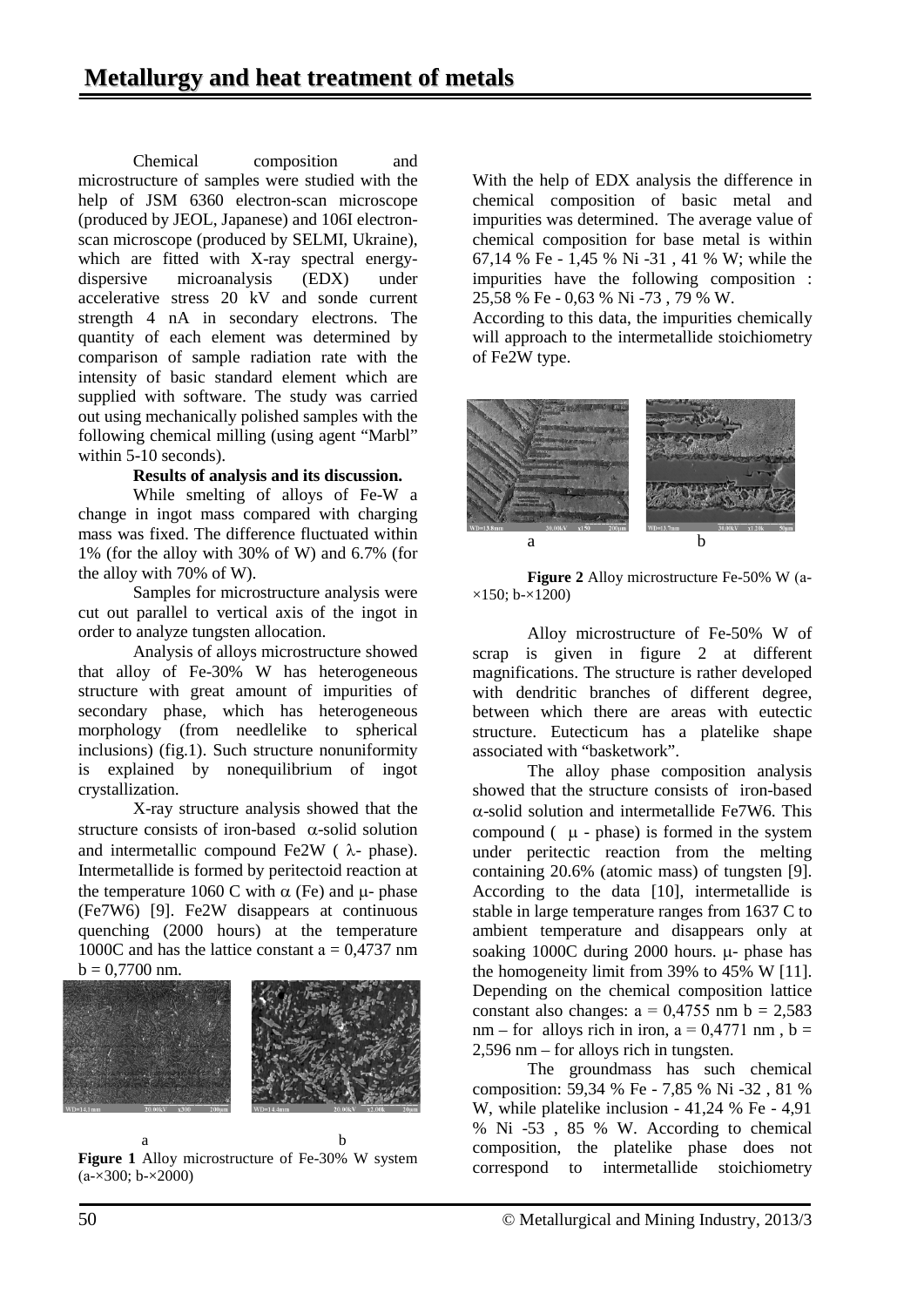Fe7W6, but the experimental alloy should be considered as the one, containing not two but at least three elements (W - Fe - Ni ). This can lead to dislocation of concentrated interval of µ-phase existence in the limits less than tungsten concentration. Besides, in the work [12] one may see that phase can correspond to the formula Fe3W2, i.e. it can change the relation between elements content, depending on conditions of crystallization and amount of tungsten.



**Figure 3** Microstructure of Fe-70%W alloy  $(a-x100; b - x400).$ 

Fe-70% W alloy has the similar ingot microstructure with Fe-50% W alloy. Together with dendritic inclusions of needlelike type, it can be seen eutectic component of platelike type (fig.3). However, in certain areas of ingot there are spherical inclusions, which were not observed in any of the materials mentioned above (fig. 3, a)

Phase-shift analysis showed that apart from  $\alpha$ -phases (Fe) and Fe7W6 that are present in alloy of Fe-50%W, there appears tungstenbased  $\alpha$ -solid solution. The analysis of elements allocating over the metallographic sample surface showed the presence of tungsten in lamellar precipitate with the reducing amount of it from the center to the edge. Rounded particles are the solid solution, tungsten-based with its amount at the rate of 90-95 %. Probably, tungsten particles, which entered the alloy with refractory scrap and have not dissolved in melting, become origination centers of µ-phase. Undersupply of iron for intermetallide formation is also possible.



**Figure 4** Ferrotungsten microstructure FeW 70 ( $a\approx 120$ ;  $b - \times 600$ ).

The comparison of alloy microstructure of Fe-70%W and general ferroalloy FeW 70 (fig. 4) let us know there are greater amount of spherical inclusions in ferrotungsten, which are classified as tungsten-based solid solution and the amount of laminose phase is far less. Such difference leads to the increase of heat amount and dissolution continuance of alloy compared with experimental alloys.

The EDX method is used for impurities presence test. Such elements as sulphur, phosphorus, silicon, manganese and carbon are beyond the range of indicator sensitivity. Sulphur and phosphorus identification threshold is calculated basing on the content of element 0.05%, silicon ad manganese – 0.3%, carbon – 0.1%. Comparing the results with GOST 17293- 93, we achieved the conformation to chemical composition of tungsten alloys.

#### **Conclusions**

In such a way after the experimental alloys analysis and structural and phase composition analysis it may be concluded that according to chemical composition, structure and impurities the produced alloys are equated with ferrotungsten alloys, and in some cases they are much better and can be used for addition of some elements in iron-based alloys. Hereafter the manufacturing of highly tungsten tool alloys with usage of experimental alloys is planed and analysis of its structural and phase condition.

#### **References**

1. Durrer, R., Volkert, G. Metallurgy of ferroaloying [Metallurgie der ferrolegierunger ](1972). *Springer, Verlag Berlin, Heidelberg New York,* pp. 1972 – 675 \*

3.Interactive environment (2013), Available at: http://www.pmt.ru

4.Glotka, O.A., Koval, A.D. Manufacturing of Ni-W ligature for alloying of nicel-based stacks (2008). *Engine-building reporter No 1*, pp. 139- 142.\*\*

5. Glotka, O.A., Koval, A.D., Stepanova, L.P. (2007). Study of refractory scrap containing tungsten.New materials and technologies in metallurgy and machine-building pp.17-20.

6. Kirshner, G., Harvig, H., Uhrenius, B. Metall. Trans (1973). V. 4 N. 4 pp. 1059-1064.

7. Lyakishev, N.P. (1997). Сonstitutional diagram of double metal systems .*Machinebuilding*, p. 1025\*\*

8. Mirkin, L.I. (1978). Reference book for X-ray structure analysis. *Metallurgy*, 678 p.\*\*